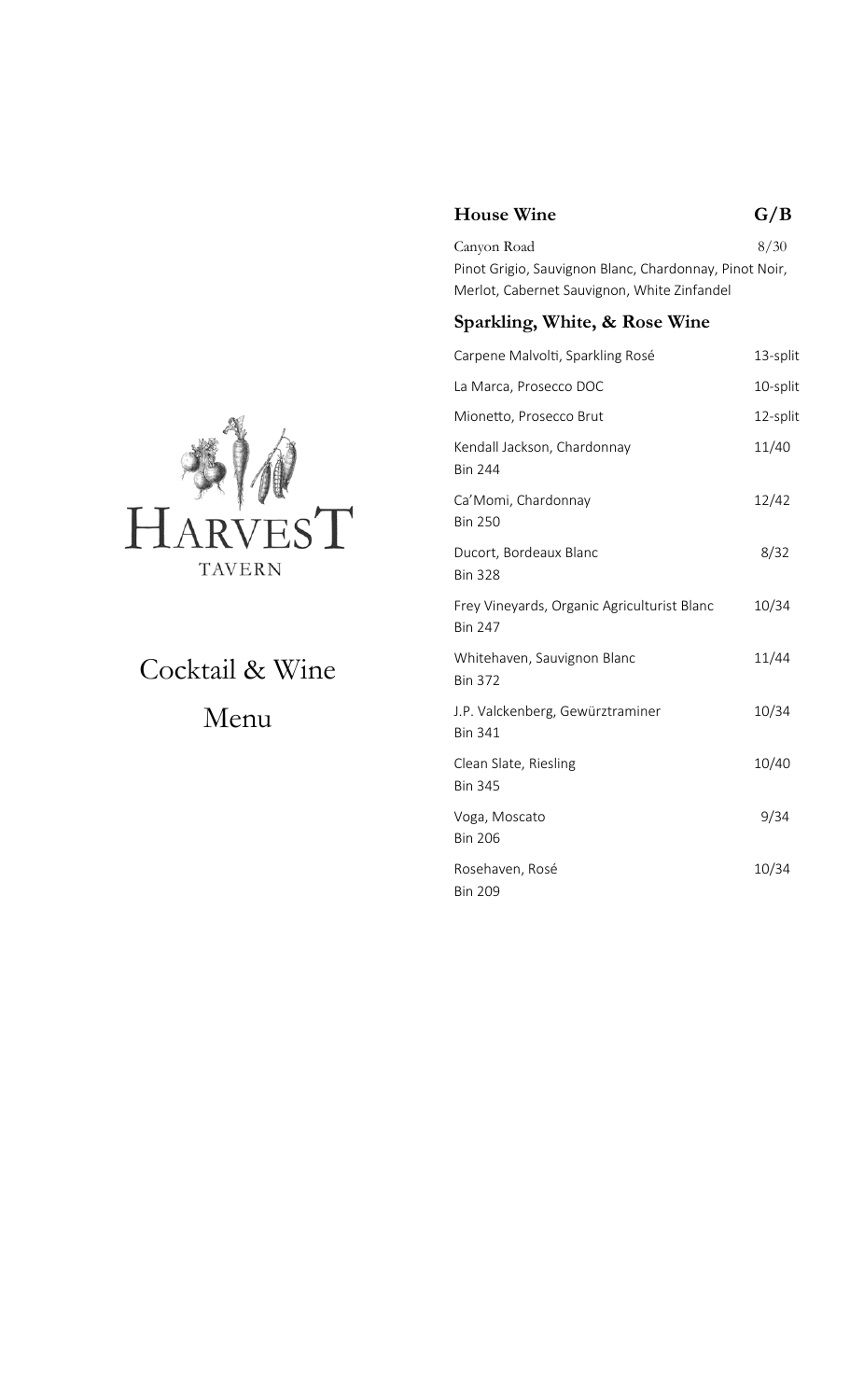| <b>Red Wine</b>                                        | G/B   | <b>Specialty Cocktails</b>                                                                                           |    |
|--------------------------------------------------------|-------|----------------------------------------------------------------------------------------------------------------------|----|
| Red Rock, Merlot<br><b>Bin 433</b>                     | 11/42 | MVG Sunset Spritzer<br>Blueberry vodka, champagne, lemonade, blueberry puree                                         | 12 |
| Louis M. Martini, Cabernet Sauvignon<br><b>Bin 463</b> | 12/44 | <b>Basil Gin House</b><br>Gin, lemon juice, tonic water, basil                                                       | 11 |
| Browne Family Vineyards,                               |       | The Flannel<br>Cognac, orange juice, spiced pear simple syrup                                                        | 14 |
| "Heritage" Cabernet Sauvignon<br><b>Bin 468</b>        | 11/42 | Northern Lights<br>Vodka, Chambord, pineapple juice, cranberry juice                                                 | 12 |
| Château Michel De Vert, Bordeaux<br><b>Bin 708</b>     | 13/48 | The Bee's Knees<br>Bar Hill Gin, honey syrup and lemon juice                                                         | 14 |
| Domain Bousquet, "Reserve", Malbec<br><b>Bin 605</b>   | 14/48 | Jamaican Planters Punch<br>Plantation Original Dark Rum, orange juice, pineapple juice,<br>grenadine, lime, bitters  | 14 |
| Erath, "Resplendent", Pinot Noir<br><b>Bin 402</b>     | 12/38 | Italian Ice<br>Ketel One Botanicals Grapefruit and Rose vodka, Campari,<br>lime juice, grapefruit juice              | 15 |
| Line 39, Petit Sirah<br><b>Bin 426</b>                 | 11/39 | Maple Whiskey Sour<br>Cabin Fever Whiskey, Sapling Maple Liquor,                                                     | 13 |
| Klinker Brick, Red Zinfandel<br><b>Bin 453</b>         | 13/44 | lemonade, maple syrup<br>Vanilla Chia Old Fashioned                                                                  | 14 |
| Meiomi, Pinot Noir<br><b>Bin 408</b>                   | 14/46 | Bourbon, Vanilla Chia, maple syrup<br>Spiced Pear Gin Fiz<br>Gin, St. Germain, spiced pear simple syrup, lemon, soda | 14 |

# **Wine Flights**

| Louis M Martini                | 20 |
|--------------------------------|----|
| Orin Swift Tasting Trio        | 26 |
| Truchard Vineyards             | 18 |
| Neal Family Vineyards          | 22 |
| <b>Family Estate Cabernets</b> | 22 |
| Prisoner White                 | 24 |
| Prisoner Red                   | 24 |
| Sonoma to Napa Cabernets       | 18 |

### **Martinis**

| Lemonflower Martini<br>Vodka, elderflower liqueur, Limoncello, sugar rim                      | 15 |
|-----------------------------------------------------------------------------------------------|----|
| Espresso Martini<br>Espresso flavored vodka, coffee liquor, Irish cream, espresso.            | 13 |
| The Cello Martini<br>Bombay Sapphire, Limoncello, lemon juice, simple syrup                   | 14 |
| Orange Cream Martini<br>Mandarin vodka, cream liquor, orange juice, simple syrup              | 14 |
| Spicy Cucumber Martini<br>Ketel One Cucumber Mint Vodka, jalapeno simple<br>syrup, lime juice | 13 |
| French Toast Martini<br>Vanilla vodka, RumChata, Sapling's Maple Liqueur, maple syrup         | 13 |
| Ginger Pear Martini<br>Bourbon, spiced pear simple syrup, pear nectar                         | 14 |
| <b>Botanical Garden</b><br>Ketel One Cucumber Mint Vodka, St. Germain, lemon, simple syrup    | 15 |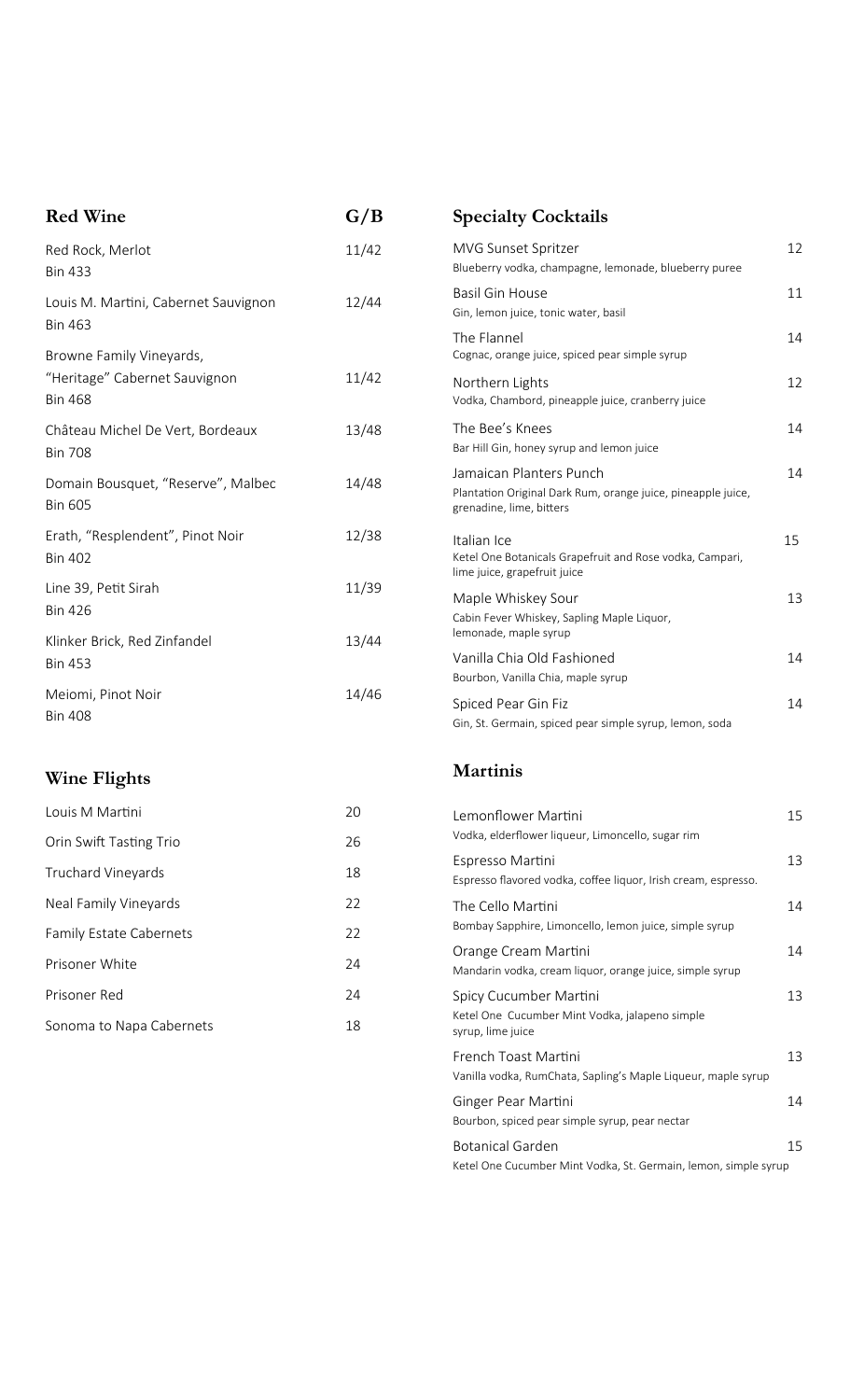# **Margaritas**

| Coconut Margarita<br>Silver tequila, triple sec, coconut cream, lime juice                                           | 12 |
|----------------------------------------------------------------------------------------------------------------------|----|
| Pineapple Mezcal Margarita<br>Casamigos Blanco Tequila, Casamigos Mezcal, triple sec, lime juice,<br>pineapple juice | 14 |
| Cranberry Orange Margarita<br>Tequila, Grand Marnier, orange & cranberry juice                                       | 13 |
| <b>Mules</b>                                                                                                         |    |
| Raspberry Mule<br>Raspberry vodka, lime juice, cranberry juice, ginger ale                                           | 12 |
| Forbidden Mule<br>Hennessy VS, pineapple juice, ginger beer                                                          | 14 |
| London Mule<br>Gin, lime juice, ginger beer                                                                          | 13 |
| Harvest Mule<br>Ketel One Botanicals Peach & Orange Vodka, orange juice, lemon,<br>ginger beer                       | 14 |
| <b>Hot Cocktails</b>                                                                                                 |    |
| Irish Coffee<br>Hot coffee, Baileys, Irish whiskey                                                                   | 9  |
| 8.5<br>Bavarian Hot Chocolate<br>Dark chocolate, almond liqueur, Kahlua, whipped cream                               |    |
| Hot German Cherry<br>Mocha, brandy, cherry liquor, topped with whipped cream                                         | 8  |
| Peppermint Twist Hot Chocolate<br>Peppermint Schnapps, hot chocolate, whipped cream                                  | 9  |

| Maple Hot Toddy                              |  |
|----------------------------------------------|--|
| Bourbon, maple syrup, lemon juice, hot water |  |

### **After Dinner Drinks**

| Cappuccino<br>Espresso, frothed milk            | 4   |
|-------------------------------------------------|-----|
| Latte<br>Espresso, hot milk, milk froth         | 4   |
| Mocha<br>Espresso, rich chocolate, frothed milk | 4   |
| Hot Chocolate<br>Rich chocolate, hot milk       | 2.5 |
| Americano<br>Espresso, hot water                | 3   |
| Coffee<br>Espresso 2.                           | 2.5 |